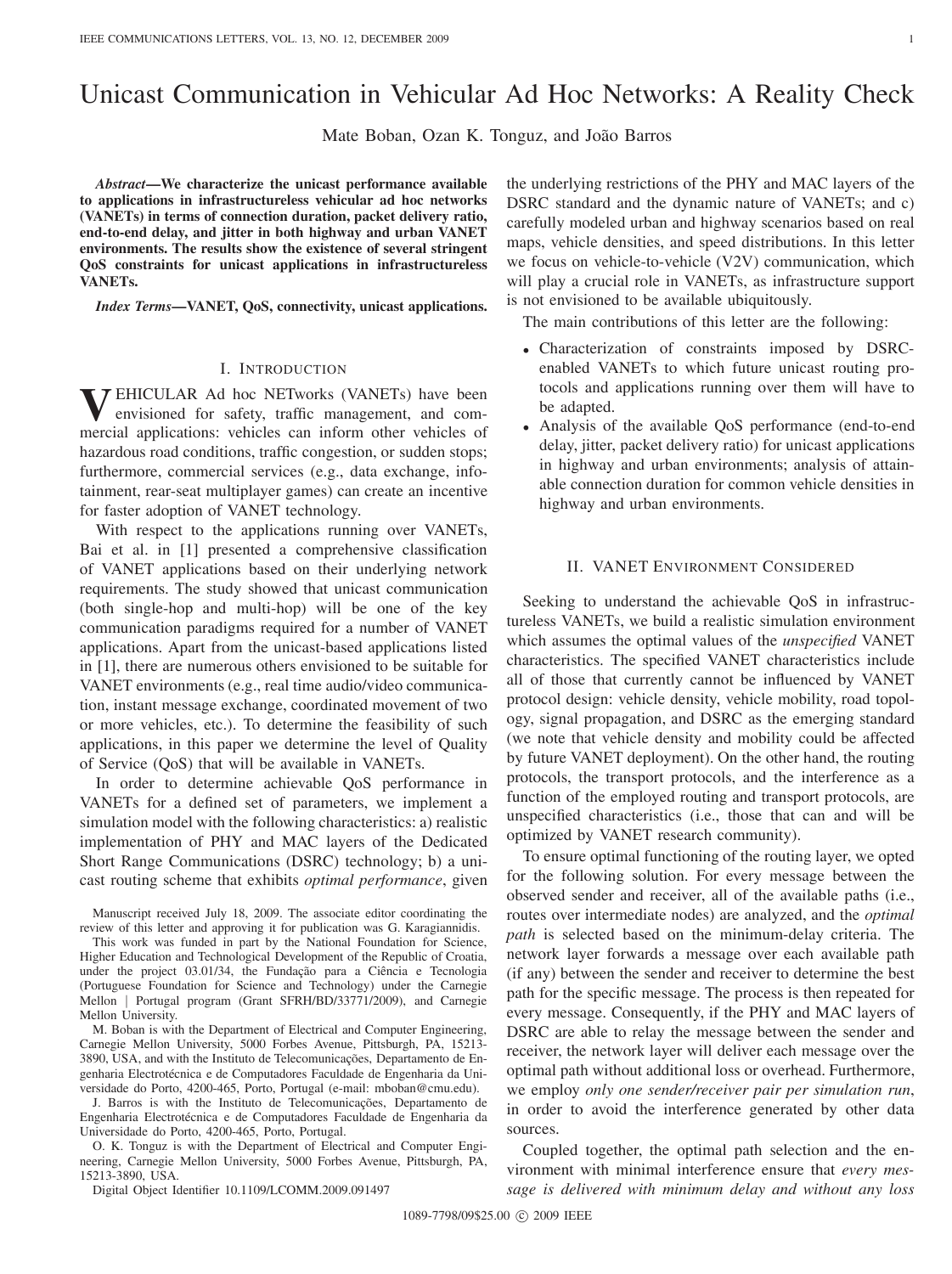TABLE I SIMULATION PARAMETERS

| <b>Parameter</b>                 | <b>Value</b>                        |
|----------------------------------|-------------------------------------|
| Number of messages per sender    | 20 per second                       |
| Message size                     | Normally distributed                |
|                                  | mean = $100 B$ ; std. dev. = $15 B$ |
| TTL (max. # of hops allowed)     | 10                                  |
| Vehicle densities (highway)      | 10, 20, 40 veh/km                   |
| Vehicle densities (urban)        | 10, 50, 100 veh/km <sup>2</sup>     |
|                                  | $(\approx 1, 5, 10 \text{ veh/km})$ |
| Speeds of vehicles               | Normally distributed                |
| Mean                             | highway $= 100$ km/h                |
|                                  | urban $\approx$ 40 km/h             |
| Standard deviation               | highway = $25\%$ mean               |
|                                  | urban = $35\%$ mean                 |
| Signal propagation model         | Two-ray                             |
| (highway)                        | (based on measurements in [5])      |
| Transmission range (highway)     | 550 m $[5]$                         |
| Signal propagation model (urban) | Shadowing                           |
| Shadowing parameters             | $\beta = 2.6; \ \sigma_{dB} = 6$    |
|                                  | (based on measurements in [6])      |
| Noise model                      | Additive channel $+$ thermal noise  |
| Transmission rate                | $6$ Mb/s                            |

*or overhead due to routing*1. Details on the implemented routing solution can be found in [2]. The solution was implemented in the Jist/SWANS simulator with the STRAW mobility model. JiST/SWANS is a publicly available Javabased wireless network simulator. STRAW [3] is a vehicular mobility model that implements the car-following model with lane changing and intersection control. It is built on top of the JiST/SWANS platform, and constrains the node movement to real U.S. streets based on the U.S. Census Bureau's TIGER data (http://www.census.gov/geo/www/tiger).

DSRC, specified under IEEE standard 802.11p, is becoming the de facto standard for physical (PHY) and medium access control (MAC) layers of the VANET proposed communication stack, Wireless Access in Vehicular Environment (WAVE), defined in IEEE 1609.x family of standards. Therefore, we implemented DSRC PHY and MAC layers based on the ASTM standard [4], and we used connectionless unacknowledged (Type 1) operation of the LLC as specified in the IEEE standard 802.2. We did not make use of DSRC's multi-channel functionality, since we only analyze a single sender/receiver pair sending messages to each other, and only 40 messages per second are sent in the entire system (20 messages/second in each direction between the observed pair). On top of the DSRC, we implemented the aforementioned routing solution. Simulations of highway scenarios were conducted on a 43.5 km long section of I-80 interstate in Elko County, NV, whereas for the urban scenarios we used a  $7.5 \text{ km}^2$ area of downtown Chicago. We distinguish between same direction and opposite direction highway scenarios. In the same direction scenarios, the sender/receiver vehicle pair was



Fig. 1. The distribution of connection duration in urban and highway environments for various vehicle densities.

initially placed next to each other and proceeded to move in the same direction. In the opposite direction scenarios, the sender/receiver vehicles were placed approximately 10 km apart and they moved towards each other. The remaining vehicles were distributed randomly. In urban scenarios, the sender/receiver vehicles were initially placed next to each other and moved in a random direction. The remaining vehicles were distributed randomly. The effective range in urban scenarios was up to a maximum of 400 meters, with the vast majority of messages (90+%) received within the 150 meter radius. Message size and frequency were selected to model a real time unicast communication. The desired speed of vehicles for both environments was based on the normal distribution, often used in traffic engineering literature. Vehicle densities in highway scenarios were based on US DOT metrics of "low", "medium", and "high" traffic levels. Each simulation run was 900 seconds, with 200 seconds of warm-up time before any packets are sent, in order to achieve the steady state of the implemented mobility model. Simulation parameters are presented in Table I.

### III. RESULTS AND DISCUSSION

Fig. 1 shows the connection duration as a function of vehicle density in the highway (same and opposite direction) and the urban environment. Clearly, higher vehicle densities on a highway significantly increase the connection duration for the opposite direction scenario, with the average duration increased by five times for 40 vehicles per kilometer (veh/km) compared to 10 veh/km. Vehicle density does not have such a significant impact when nodes move in the same direction on highways, mostly due to the fact that the variance in the relative speed between the sender and receiver has a much greater impact than the increased number of relaying vehicles. In the urban environment, the average connection duration lies between 30 and 70 seconds. This is relatively low when compared to highway and results from the twodimensional, shadowed environment which makes continuous communication much harder to achieve. Since the observed vehicles travel in two dimensions and it cannot be assumed that they will travel in the same direction, the connection duration decreases noticeably.

<sup>&</sup>lt;sup>1</sup>Naturally, such a routing solution is not implementable in real life, since it would lack the global knowledge necessary to make the optimal path selection; nevertheless, this scenario provides us with means to analyze the optimum unicast performance achievable by DSRC-enabled VANETs.